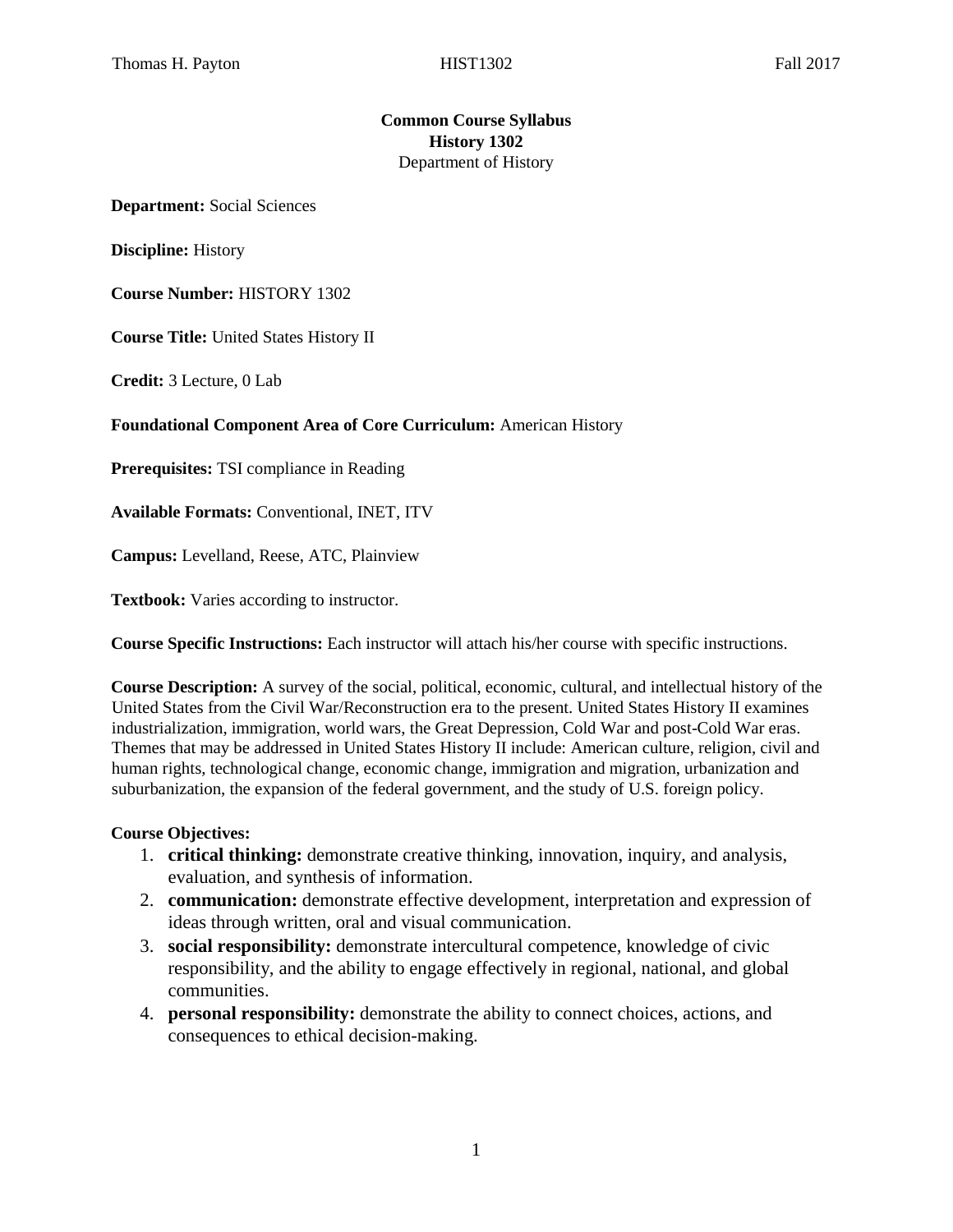**Course Purpose:** To acquaint students with the diversity of American history and to promote critical thinking in interrelating the past to the present. Fundamentally, the course promotes general understanding of a body of knowledge any student should know.

**Course Requirements:** To maximize a student's potential to complete this course, he/she should attend all class meetings, complete all homework assignments and examinations in a timely manner, and complete all other projects or papers as assigned in the instructor's specific instructions.

**Course Evaluation:** See the instructor's course information sheet for specific items used in evaluating student performance.

**Attendance Policy:** Whenever absences become excessive and in the instructor's opinion, minimum course objectives cannot be met due to absences, the student will be withdrawn from the course. Each instructor will have additional information about attendance on his/her course information sheet.

**Learning Outcomes:** Upon successful completion of this course, students should demonstrate familiarity with the evolution of the nation and its role in the world from the mid-nineteenth century to the early twenty-first century. This would include the following themes:

- American culture
- religion
- civil and human rights
- technological change
- economic change
- immigration and migration
- urbanization and suburbanization
- the expansion of the federal government
- the study of U.S. foreign policy

**Learning Outcomes:** Upon successful completion of this course, students will:

- Create an argument through the use of historical evidence.
- Analyze and interpret primary and secondary sources.
- Analyze the effects of historical, social, political, economic, cultural, and global forces on this period of United States history.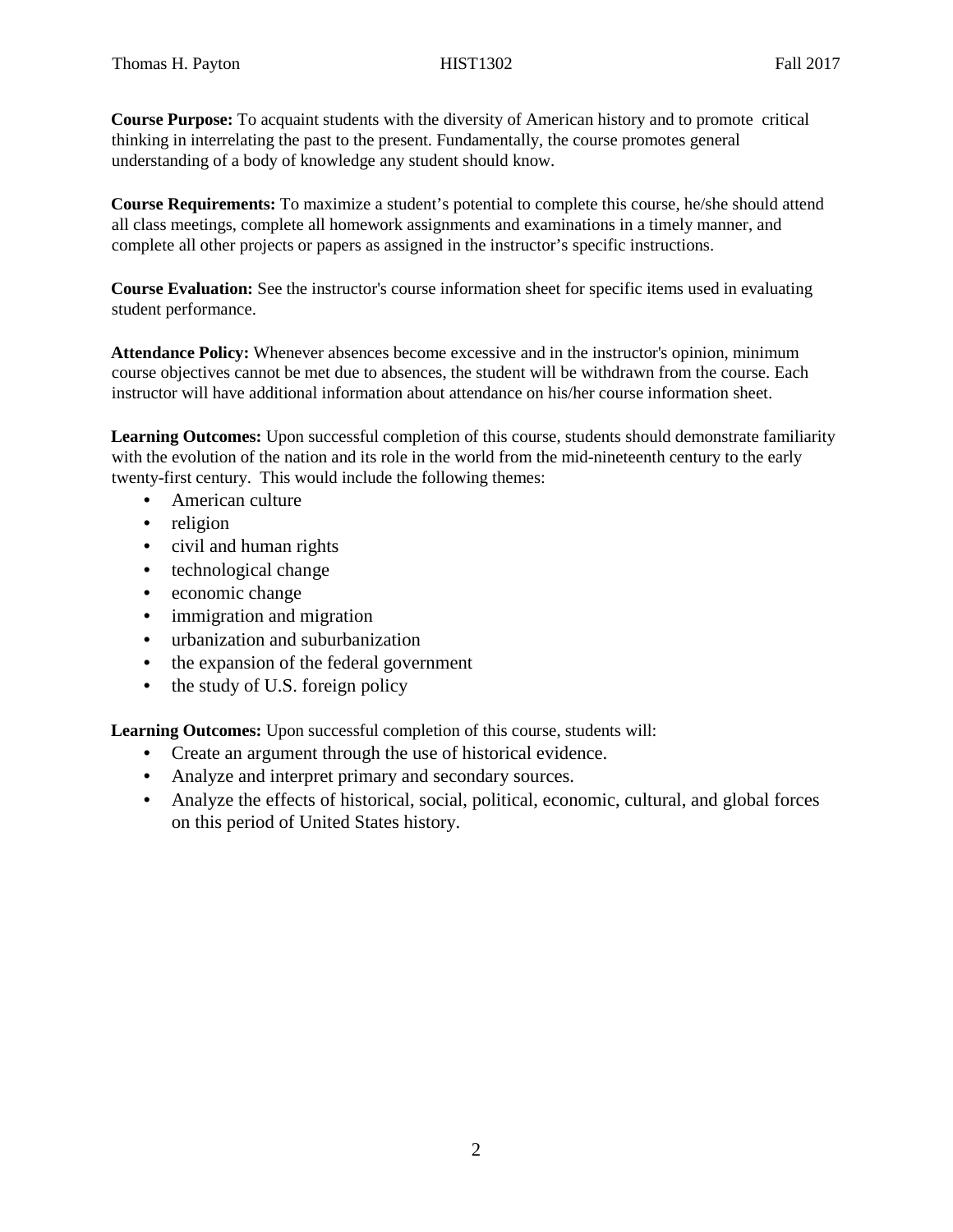# Classroom Syllabus

Term: Fall 2017

# I. Course: HIST 1302: United States History II

- a. Description: This course is a survey of United States history from 1876 to the present. The course may examine such topics as the major cultural, economic, diplomatic, political, and social trends in the United States. The overall emphasis will be on understanding and interpreting history more than just the memorization of dates.
- II. Instructor: Thomas H. Payton Office: Reese Center, Building #3, Room #318C Phone: 806-894-9611, ext. 2908 Office hours: As posted on office door or by appointment Email: tpayton@southplainscollege.edu Website: <http://www.southplainscollege.edu/faculty/payton-thomas.php>
- III. General Course Requirements: Textbook: America: A Narrative History, Vol. II, Brief 10<sup>th</sup> Edition. George Tindall and David Shi, ISBN 978-0-393-26598-9.
- IV. Attendance Policy: Regular attendance is very important in this course. A STUDENT IS RESPONSIBLE FOR INITIATING THEIR OWN WITHDRAWAL FROM THE COURSE, if that becomes necessary. If a student is administratively withdrawn from the class, the grade appearing on the transcript will be, at the instructor's discretion, an 'X' or an 'F'. **Administrative withdrawal may occur if the student has missed four or more classes or if the instructor feels that the objects of the class will not be met because of excessive absences from this class.** Note that each absence reduces your final grade potential. It is the student's responsibility to contact the instructor concerning absences. Each absence will count 1 to 3 points off, as discussed in class, depending upon timeliness with which the instructor is contacted and the reason for the absence**. Note: The instructor is generally unable to return calls to long distance phone numbers.** 
	- V. Examination Policy: There will be four (4) major tests given, of which the lowest grade will be dropped. If a major test is missed because of an unavoidable absence, contact your instructor as soon as possible and arrange to make up the test. You have one week after your return to class to arrange a make-up with the instructor, after which time your test grade will be entered as zero. It will be at the discretion of the instructor whether or not to allow a make-up exam.
- VI. Grading Policy: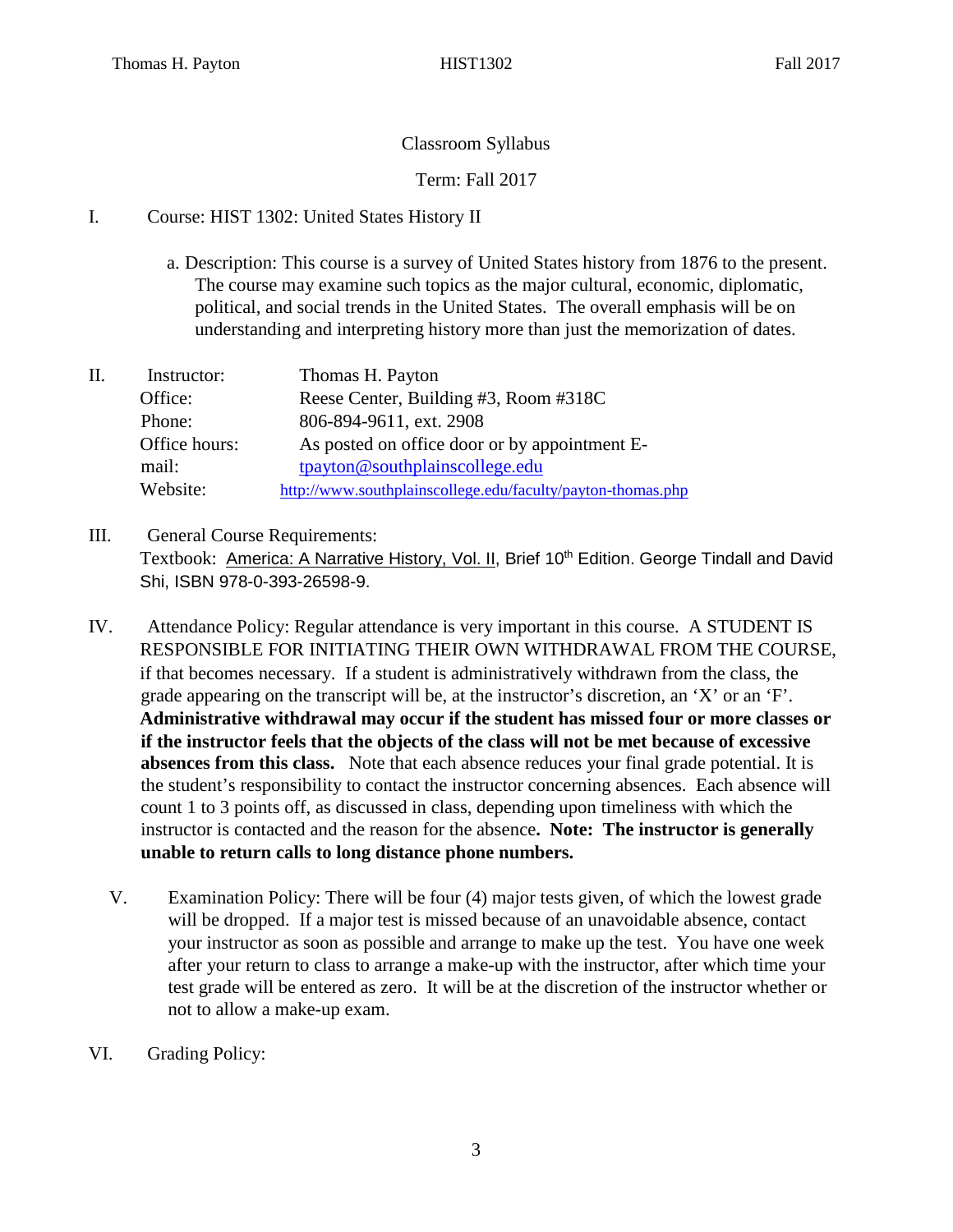Major Tests .................................22% each, 4 tests, lowest dropped.....…66%

Class participation and attendance (up to 3 points off for each absence)……34%

Participation points will be assigned in class based upon discussion postings submitted by the start of each chapter. Each student will be required to submit a minimum of 8 postings (at least 1 each for 8 different chapters) during the semester based upon the reading. Further requirements and clarifications will be provided in class (see also rules on last page of syllabus). Any posting not meeting these requirements will NOT count towards the 8 needed to successfully complete this assignment. These 8 postings will be worth 24 of the 34 points assigned for class participation/attendance. Participation in the classroom is also expected and will contribute to the final grade.

VII. General Course Outline: The following course outline is subject to change during the semester as may be necessary.

> Weeks  $1 - 4$ : Chpts.  $16 - 19$ Test 1 Weeks  $5 - 8$ : Chpts.  $20 - 24$ Test 2 Weeks 9 – 12: Chpts. 25 – 28 Test 3 Weeks 13 – 15: Chpts. 29 – 32 Test 4 (FINAL)

Tests will generally follow the pattern of 80% multiple choice, True/False, matching; and 20% essay, short answer questions or fill in the blank (spelling and grammar WILL be graded). The final will not be comprehensive.

- VIII. **SPC Policy regarding "standard English":** All written assignments should be presented using the conventions of Standard Written English. South Plains College requires all students to become proficient in "academic English," a form of English that is typically used in academic, professional, and business contexts. While slang, regional idioms, and informal kinds of self-expression are appropriate in some contexts, they are out of place in academic writing. Writing instructors and professors in courses across the campus expect all students to demonstrate proficiency in using the conventions of academic English in their written work, whether it is in-class exams or take-home essays.
- IX. **Student Privacy: South Plains College is bound by the Texas Open Records Law and the Family Educational Rights and Privacy Act of 1974. Information regarding these topics can be found in the South Plains College Catalog. As far as this class is concerned, I will NOT release or discuss your class performance, grades, averages, or**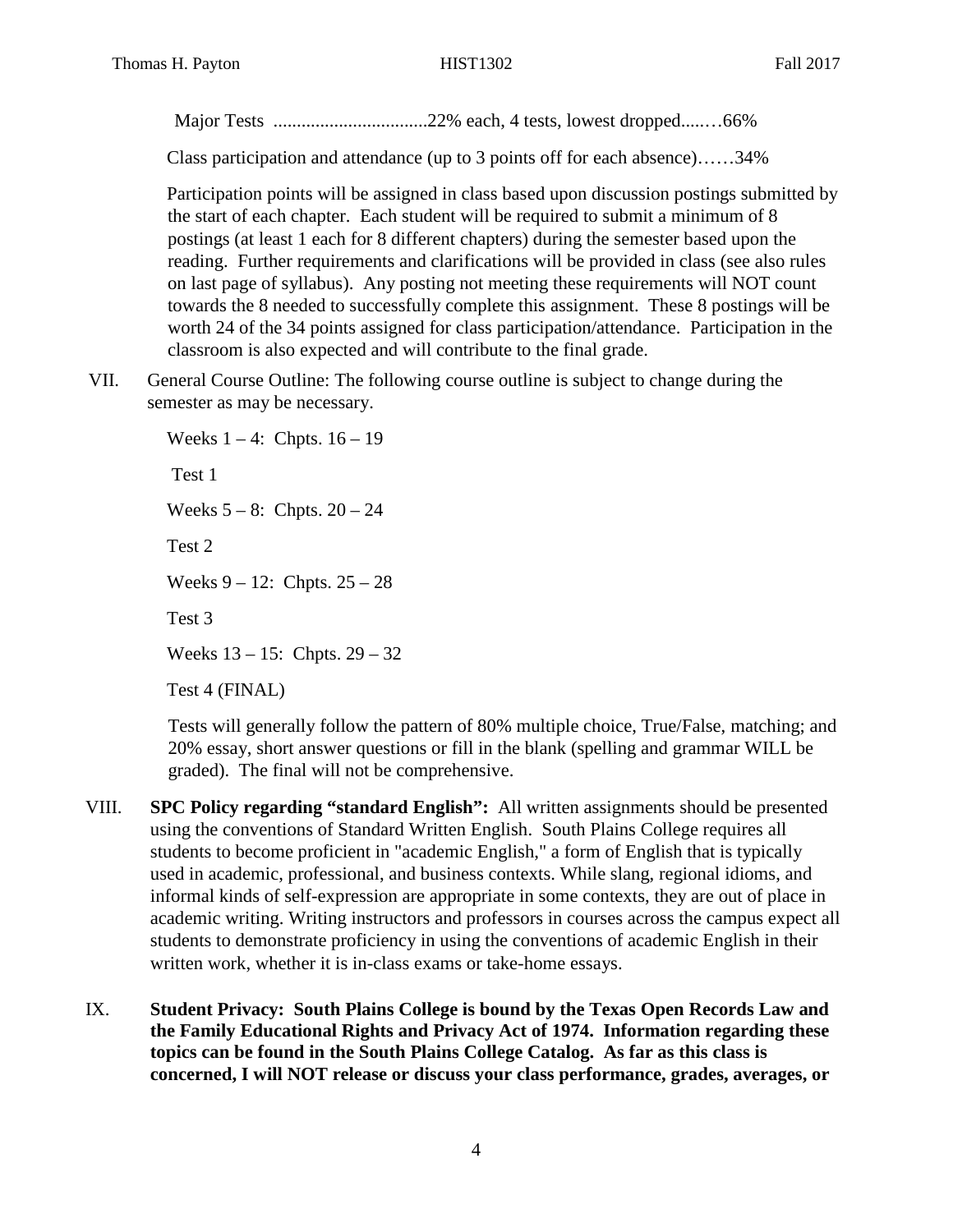**attendance with anyone but you. This means that your parents, class counselors, principals, or any other interested party will not gain this information from me – if they need this sort of information they must ask you for it.** 

## X. ACCOMMODATIONS:

DIVERSITY STATEMENT: In this class, the teacher will establish and support an environment that values and nurtures individual and group differences and encourages engagement and interaction. Understanding and respecting multiple experiences and perspectives will serve to challenge and stimulate all of us to learn about others, about the larger world and about ourselves. By promoting diversity and intellectual exchange, we will not only mirror society as it is, but also model society as it should and can be.

EQUAL OPPORTUNITY: South Plains College strives to accommodate the individual needs of all students in order to enhance their opportunities for success in the context of a comprehensive community college setting. It is the policy of South Plains College to offer all educational and employment opportunities without regard to race, color, national origin, religion, gender, disability or age.

DISABILITY STATEMENT: Students with disabilities, including but not limited to physical, psychiatric, or learning disabilities, who wish to request accommodations in this class should notify the Disability Services Office early in the semester so that the appropriate arrangements may be made. In accordance with federal law, a student requesting accommodations must provide acceptable documentation of his/her disability to the Disability Services Office. For more information, call or visit the Disability Services Office at Levelland Student Health & Wellness Center 806-716-2577, Reese Center (also covers ATC) Building 8: 806-716-4675, Plainview Center Main Office: 806-716-4302 or 806-296-9611, or the Health and Wellness main number at 806-716-2529.

- XI. **Campus Concealed Carry syllabus statement: Campus Concealed Carry - Texas Senate Bill - 11 (Government Code 411.2031, et al.) authorizes the carrying of a concealed handgun in South Plains College buildings only by persons who have been issued and are in possession of a Texas License to Carry a Handgun. Qualified law enforcement officers or those who are otherwise authorized to carry a concealed handgun in the State of Texas are also permitted to do so. Pursuant to Penal Code (PC) 46.035 and South Plains College policy, license holders may not carry a concealed handgun in restricted locations. For a list of locations, please refer to the SPC policy at: (http://www.southplainscollege.edu/human\_resources/policy\_procedure/hhc.php) Pursuant to PC 46.035, the open carrying of handguns is prohibited on all South Plains College campuses. Report violations to the College Police Department at 806- 716-2396 or 9-1-1.**
- XII. **Academic Integrity:** It is the aim of the faculty of South Plains College to foster a spirit of complete honesty and a high standard of integrity. The attempt of any student to present as their own work any work which they have not honestly performed, is regarded as a most serious offense and renders the offender liable to serious consequences, up to and including possible suspension. Students should refer to the SPC General Catalog policy regarding consequences for cheating and plagiarism (see "Academic Integrity" and "Student Conduct" sections).